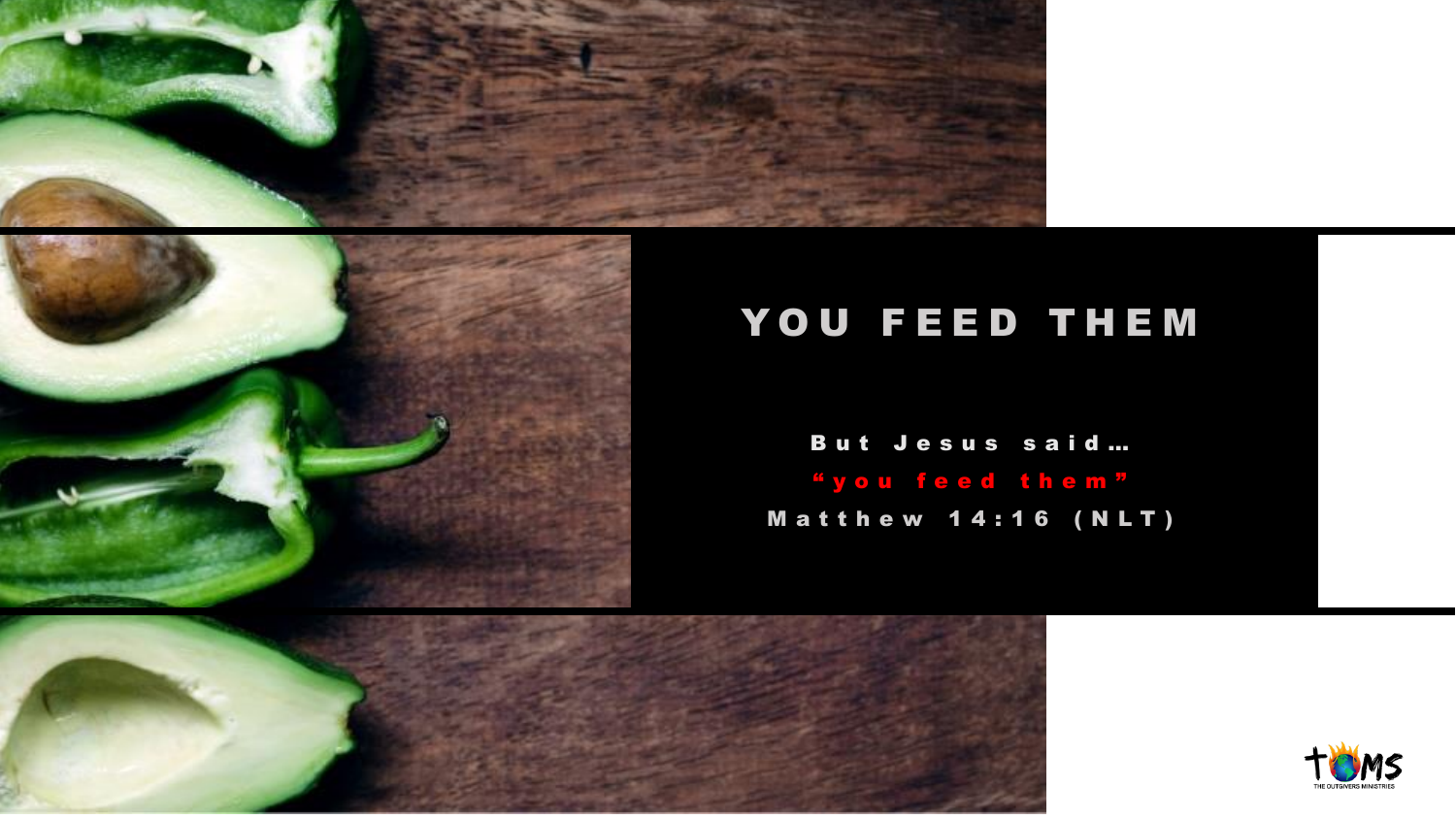# **Matthew 14:13-21(NIV)**

#### **Jesus Feeds the Five Thousand**

**<sup>13</sup>** When Jesus heard what had happened, he withdrew by boat privately to a solitary place. Hearing of this, the crowds followed him on foot from the towns.

<sup>14</sup> When Jesus landed and saw a large crowd, he had **compassion** on them and healed their sick.

**<sup>15</sup>** As evening approached, the disciples came to him and said, "This is a remote place, and it's already getting late. Send the crowds away, so they can go to the villages and buy themselves some food."

**<sup>16</sup>** Jesus replied, "They do not need to go away. **You give them something to eat**."

**<sup>17</sup>** "We have here only five loaves of bread and two fish," they answered.

**<sup>18</sup>** "Bring them here to me," he said.

**<sup>19</sup>** And he directed the people to sit down on the grass. Taking the five loaves and the two fish and looking up to heaven, he gave thanks and broke the loaves. Then he gave them to the disciples, and the disciples gave them to the people.

**<sup>20</sup>** They all ate and were satisfied, and the disciples picked up twelve basketfuls of broken pieces that were left over.

<sup>21</sup> The number of those who ate was about five thousand men, besides women and children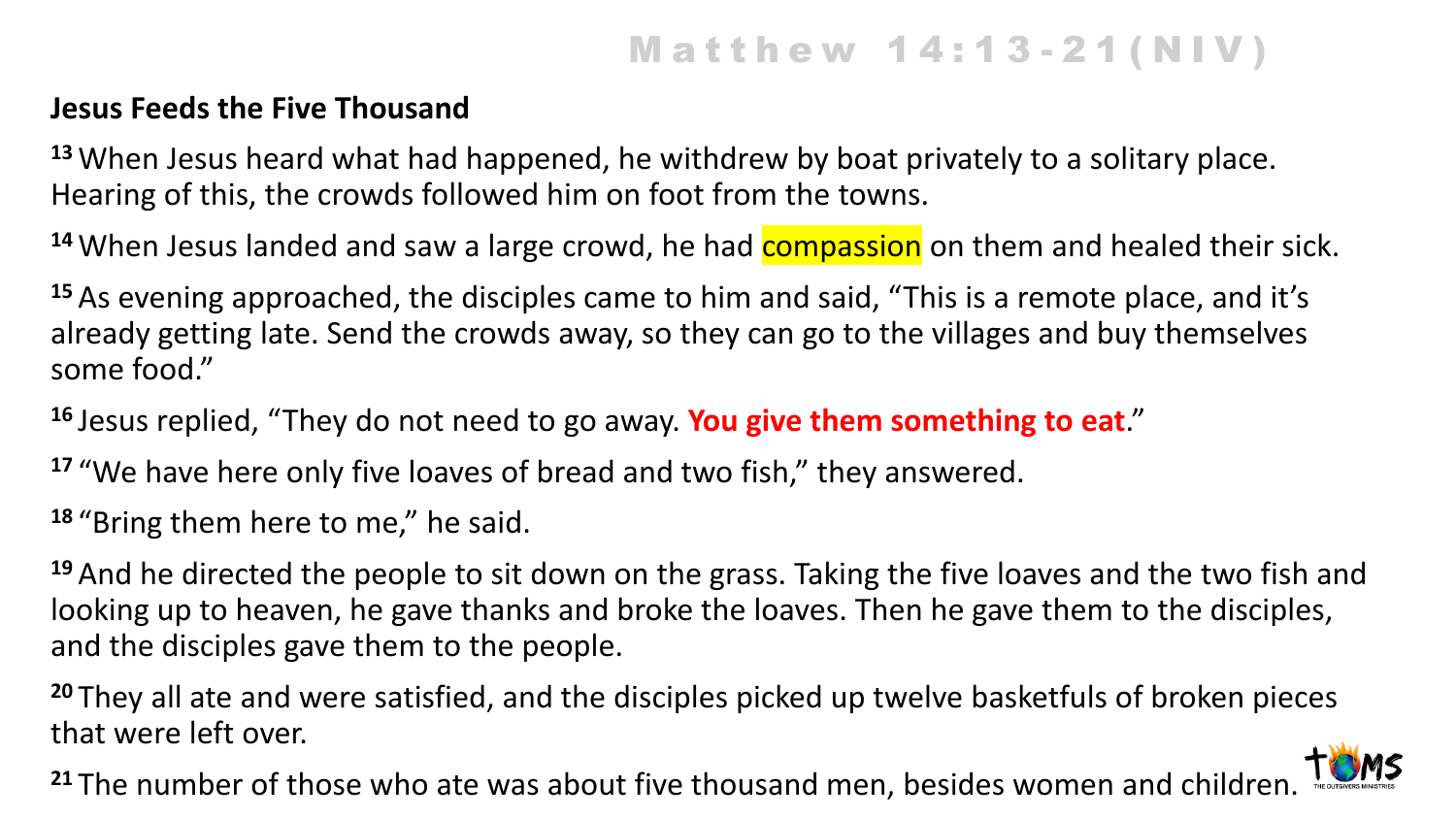

- **Vs 13-14**

Sometimes, we are not privileged to grief the death of a loved one as we prefer because of kingdom agendas.

Compassion is backed by action (s).

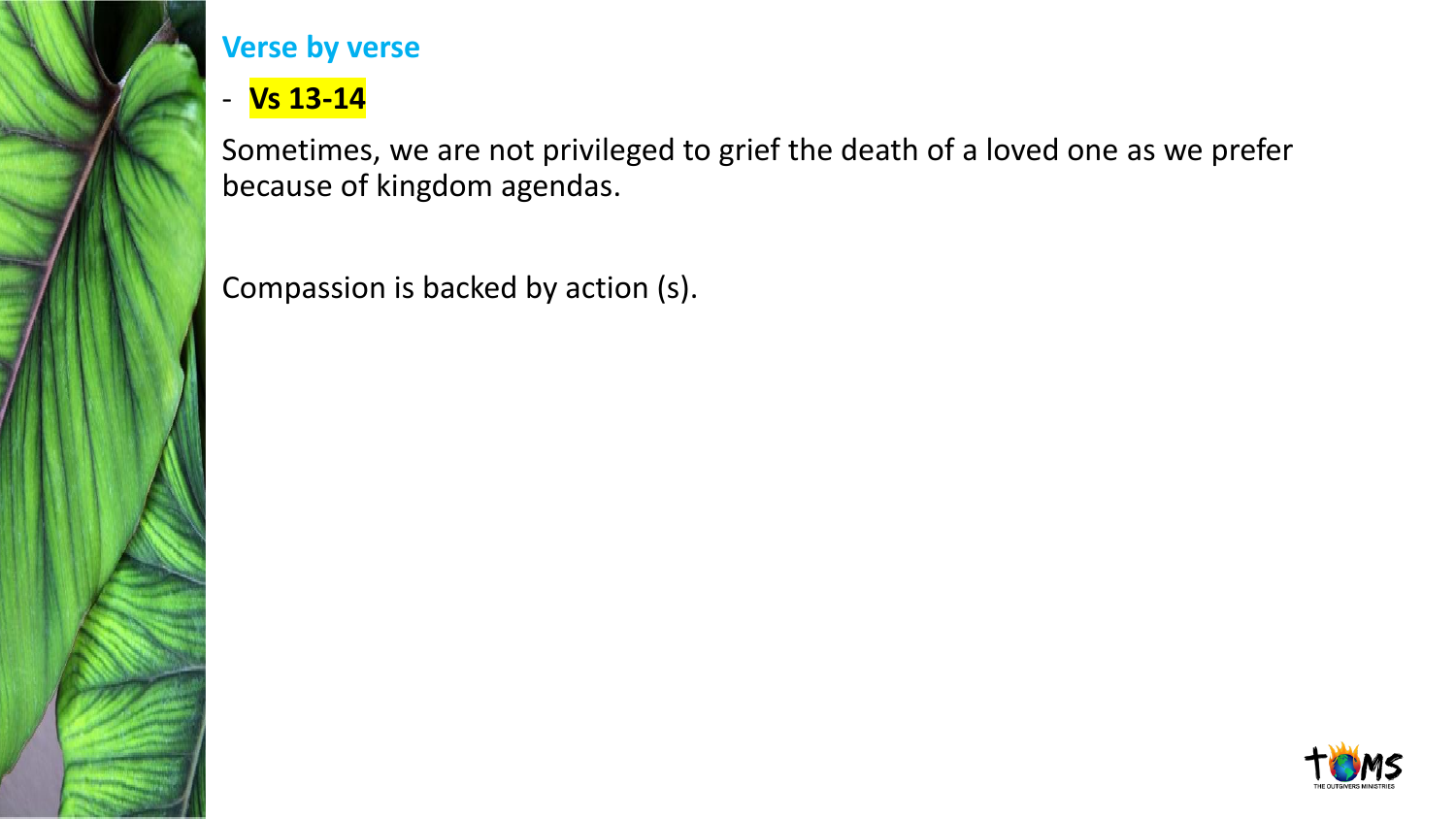

#### **Vs 15 – The disciples' perspective**

(i) The disciples saw Jesus as one who could provide healing (spiritual food), not as one who could provide physical food.

As disciples, we need to have a proper perspective of Jesus.

Do not be quick to send the crowds away. You (a disciple) have what it takes to FEED the people (physically and spiritually). God sent them to you for a reason.

(ii) The disciples had a poor judgement of time. God owns time.

(iii) The disciples distracted the people.

- The people did not say they were hungry.
- The people did not say they were tired.
- The people were not concerned about the hour of the day.

Do not distract people who are enjoying God's presence.

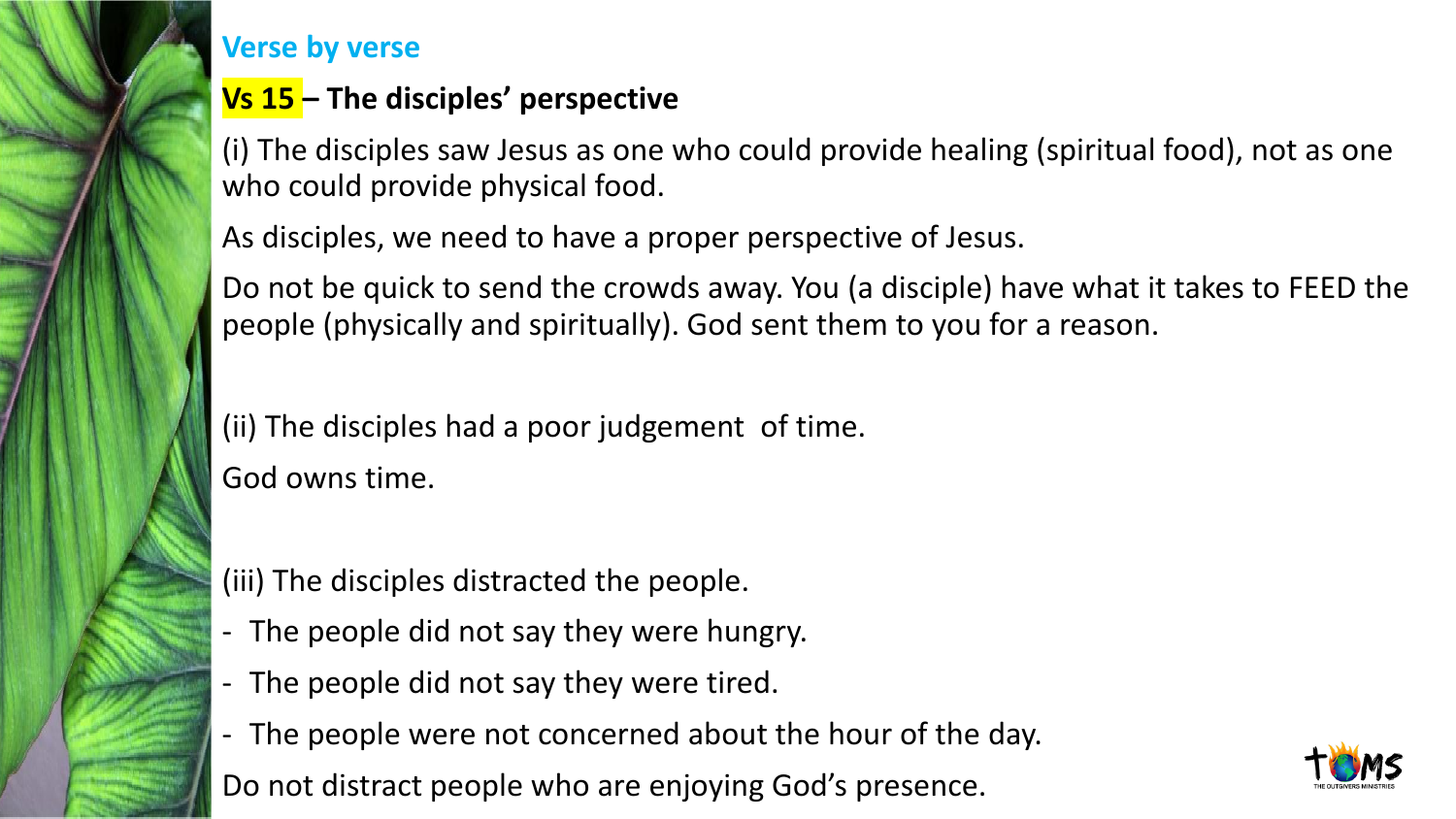

# **Vs 16**

Jesus gently reminds the disciples that they have what it takes to feed the people.

- You have been entrusted with the Word of God in 2020. You therefore, have the responsibility of dispensing the Word to the people freely.

Freely you have received. Freely give!

## **Vs 17**

The disciples undermined what they had.

## **Vs 18**

Jesus gently reminds His disciples to bring the people to Him. In other words, acknowledge that I can help.

Jesus was hospitable to them even though he fed them.

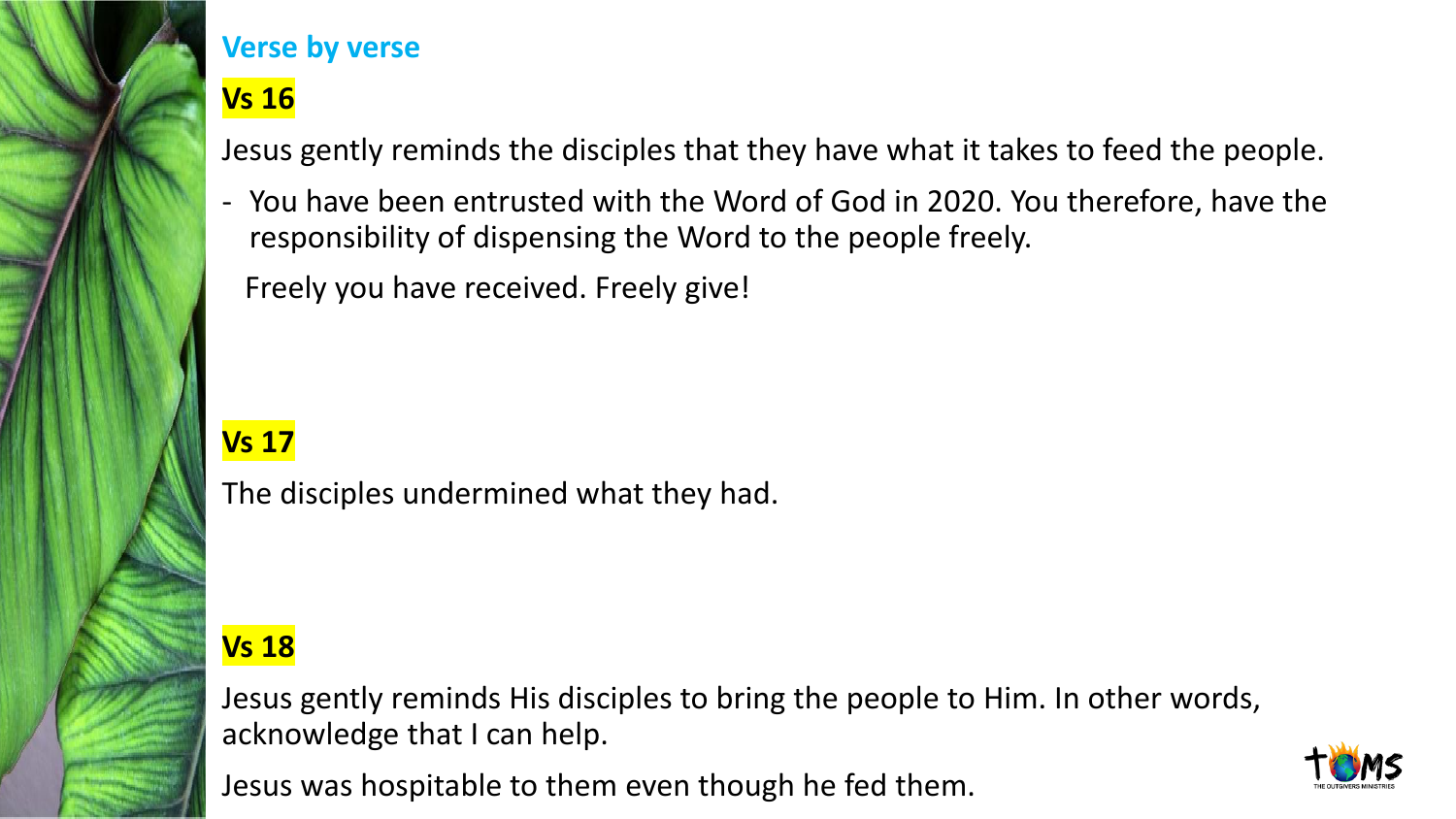

### **Vs 19**

-Jesus makes them sit down in green pastures.

-Despite our circumstances, Jesus wants us to assume a position of rest in "Him" so that we can receive all that He has for us.

-This verse also reveals to us the mystery of stretching the little we have (thanksgiving/sharing) and in turn receive more.

-We are the hands, mouth, eyes, ears, and feet of Jesus Christ.

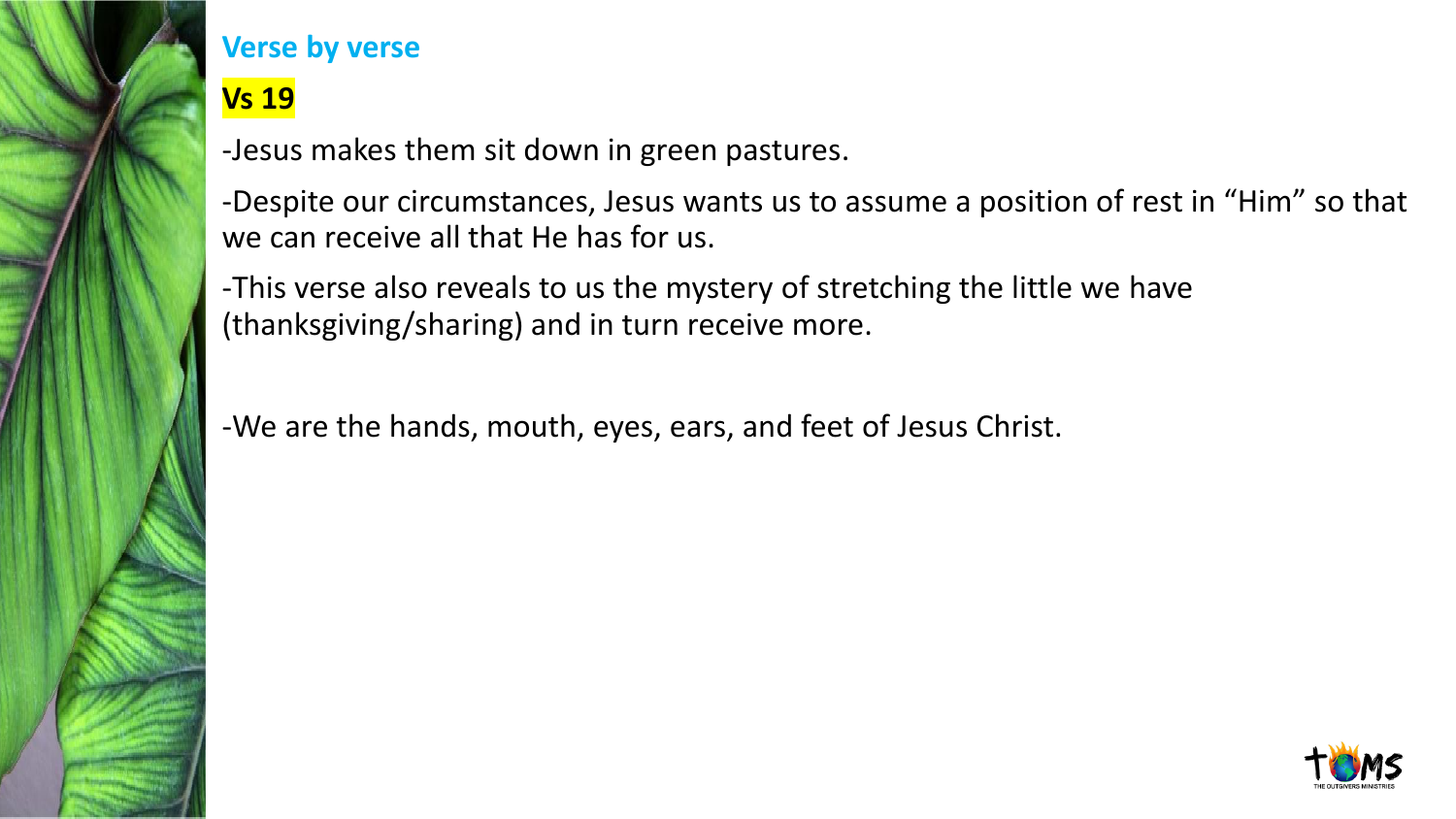

**Vs 20**

-Trust that what you feed the people with (as received from Jesus and unaltered), will satisfy them.

-Refuse to be a waster of the Word (by not sowing)

-Refuse to be a waster of resources

- i) by not investing.
- ii) buying what you do not need.
- iii) going where you should not go.
- iv) talking when you should not.

-Be diligent and faithful in stewardship (1 Cor 4:2 - Moreover it is required in stewards, that a man be found faithful.)

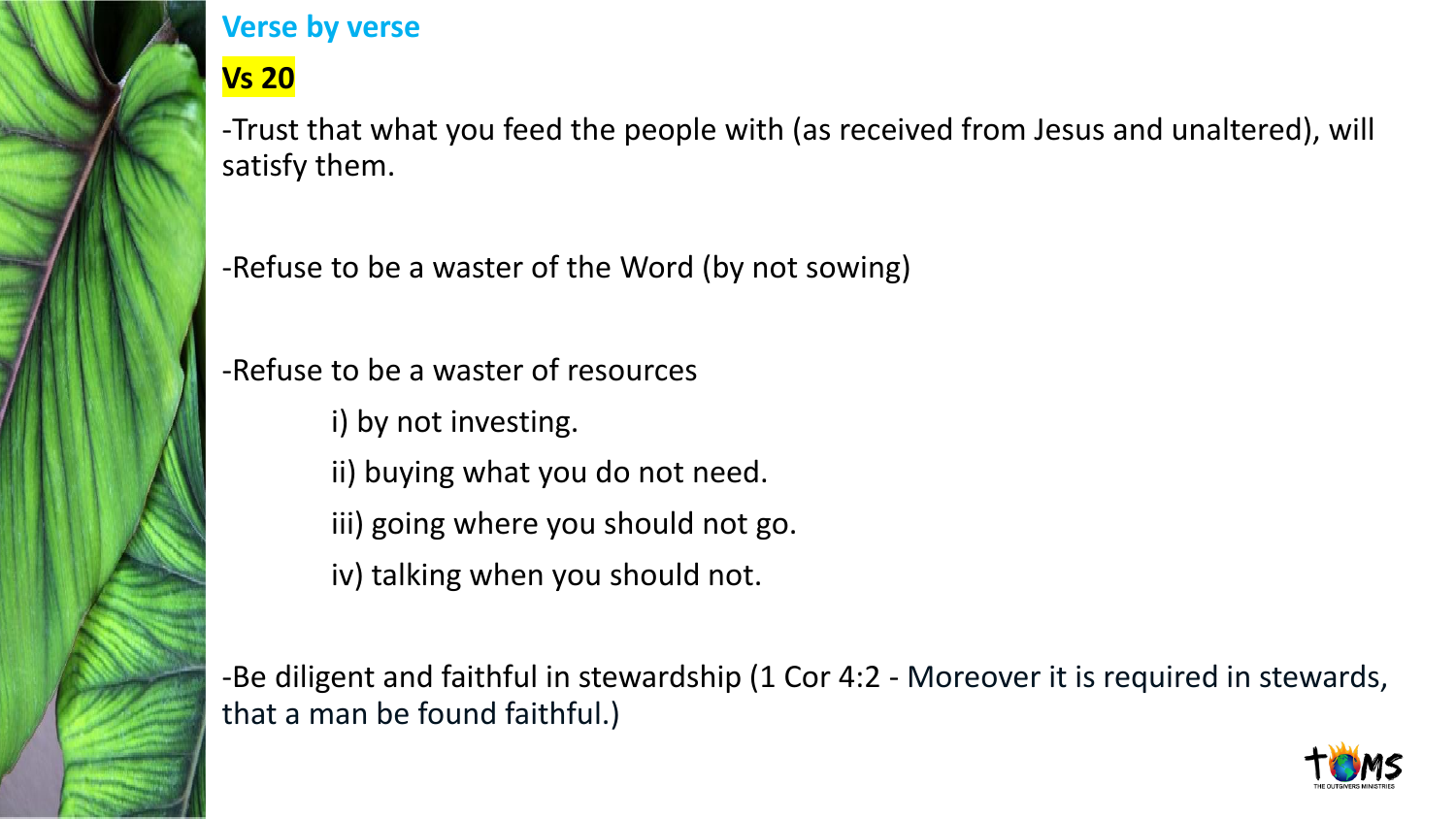

# **Vs 21**

-Receive grace to FEED many.

-Trust God for the capacity to handle many who may demand from you.